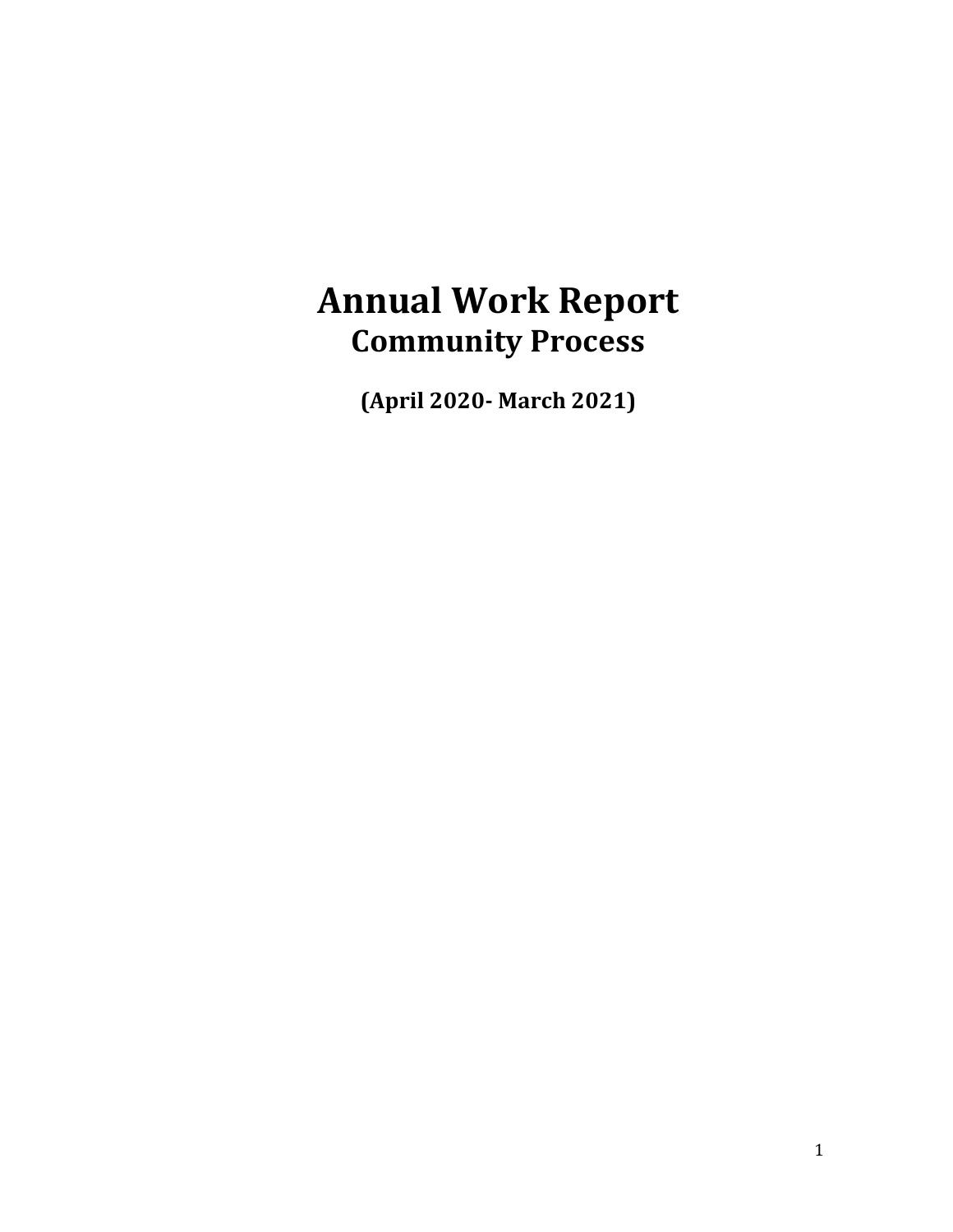# **Outcome oriented and disease specific actions through Mitanin**

#### **Mitanins' work on Covid‐19:**

- Since the early phase of the COVID-19 issues in the state, Mitanins were largely involved in creating awareness on COVID-19, identification of suspected and referral for test, line listing of individual with travel history within last 14 days, follow-up of home quarantine cases, community participation through VHSNC/ MAS on COVID Issues.
- Mitanins identified 4.24 lakh symptomatic cases. The symptomatic cases were motivated by Mitanins for COVID-19 test.
- Mitanins have played a very significant role in COVID-19 vaccination programme. By the end of March 2021, Mitanins have mobilized around 14.72 lakh persons for vaccination.
- 9 Mitanins have lost their life due to COVID-19 infections by the end of March 2021.

## **Mitanins' work on Malaria:**

**Mitanins' work under Malaria Mukt Chhattisgarh–** The Malaria Mukt Chhattisgarh campaign was the replication of Malaria Mukt Bastar Campaign, a special campaign by NHM. Under  $2<sup>nd</sup>$  phase of Malaria Mukt Bastar Campaign, 30 blocks of 7 districts in Bastar division was considered. It was carried out during  $15$  June  $-31$  July 2020. Looking at the successful implementation of 2 phases of Malaria Mukt Bastar Campaigns, the NHM, had scaled-out the similar activities in 64 Blocks of 12 Districts with naming it Malaria Mukt Chhattisgarh campaign. This campaign was carried out during  $15<sup>th</sup>$  December 2020 to 30<sup>th</sup> January 2021. During this campaign, Mitanins and MTs were actively involved in mass screening and treatment of positive cases including follow-up for complete treatment.

**Mitanins' routine work on Malaria‐** Role in Treatment: Mitanins trained and equipped to diagnose and treat malaria at community level.

- Mitanins tested around 21.1 lakh fever cases and 1.23 lakh malaria cases were detected during 2020-21. Comparing to previous year, Mitanins have tested 2.64 lakh more cases during this year.
- Mitanins treated 96279 PF cases with ACT and the rest with Chloroquine.
- Mitanins referred 7676 cases of malaria to health facilities, out of which 1117 were severe cases.
- During last year Government tribal hostels were closed due to Covid-19 situation. So, Mitanin Trainers could not visit them as they usually do for testing fever cases.
	- Significant energy of Mitanin programme in tribal blocks has been concentrated on malaria for last six years. Around  $75\%$  of the malaria in the state is now detected and treated through Mitanins.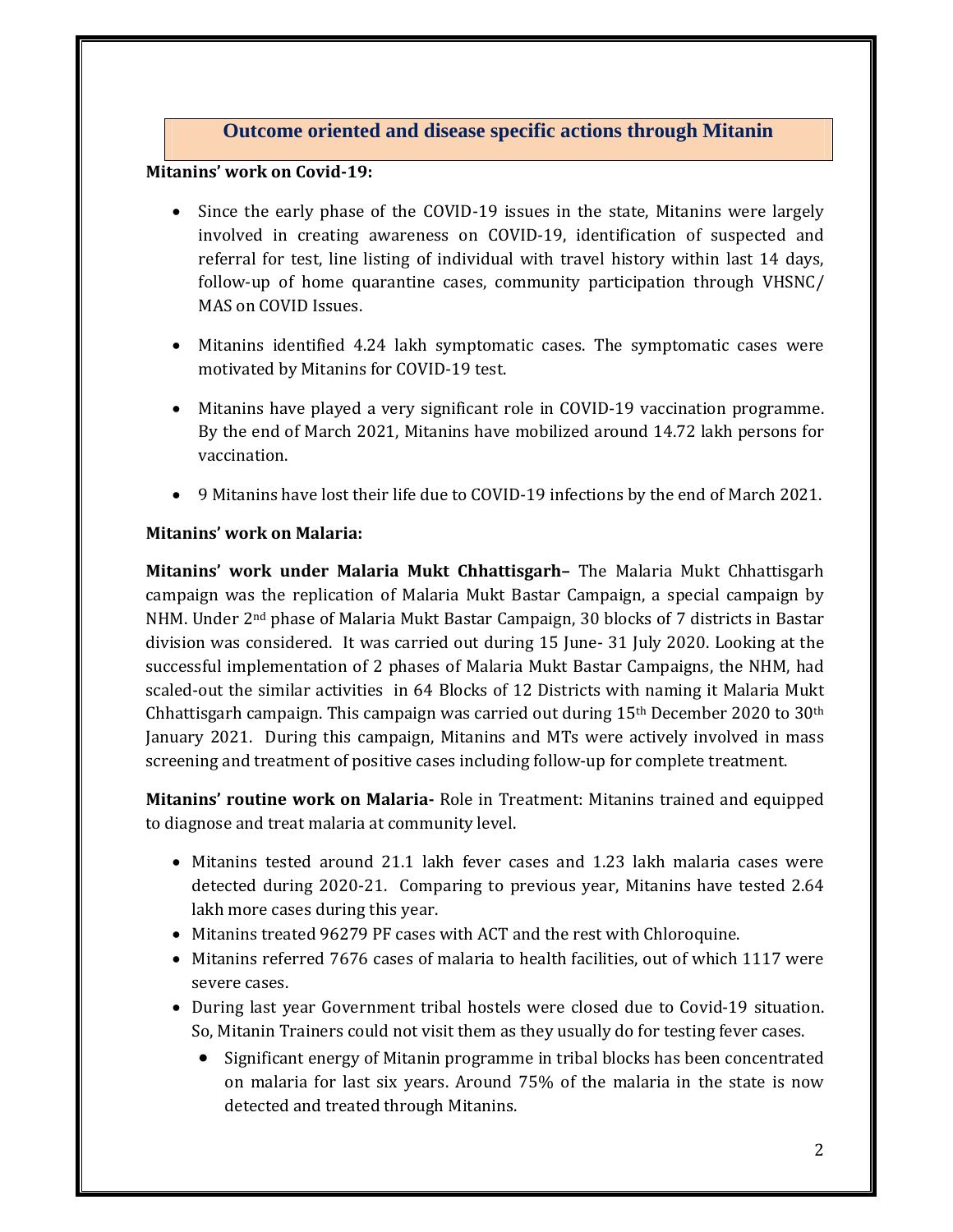## **Mitanins' work on TB:**

- A social mobilization campaign on TB was carried-out during the month of July-Sept 2020. During the campaign, 89436 presumptive cases were identified by Mitanin, out of which 20676 presumptive cases visited hospitals for sputum test.
- Identification of suspected TB cases and providing them regular follow-up services are regular feature of Mitanin's work. Under this, rural Mitanins referred 76815 presumptive cases and urban Mitanin referred 2952 Presumptive cases for sputum test in 2020-21.

Despite the above efforts, TB notification in the state fell by 33% from 2019 to 2020  $(43718$  to  $33939$  cases). Microscopy declined from 2.37 lakh to 1.76 lakh smears from  $2019$  to  $2020$ . The smear examination reduced due to two main reasons  $-\frac{1}{2}$ reduced footfall in facilities and allocation of laboratory-technicians time to Covid testing work.

• Mitanins act as DOTS providers for around 85% of the TB cases.

## **Mitanins' work on Leprosy:**

• Identification of suspected Leprosy cases and providing them regular follow-up services are regular feature of Mitanin's work. Under this, rural Mitanins referred 12972 presumptive cases and urban Mitanin referred 1408 Presumptive cases for confirmation in 2020-21.

The new cases confirmed in the state in 2019-20 were 8905. In 2016-17, the state saw maximum identification with 12609 new cases.

## **Mitanins' work on Water‐borne diseases:**

- 20.5 lakh diarrhea patients given ORS by rural Mitanins and 13927 severe cases were referred to hospitals. Similarly, 3.14 lakh diarrhea patients given ORS by urban Mitanins during 2020-21.
- Raipur city faced an outbreak of Hepatitis E outbreak with around 1072 documented positive cases and some deaths. Mitanins carried out testing of water and door to door campaign for prevention. Urban authorities took up repair work on water pipelines.
- Water testing through use of H2S kit was done in Urban area by Mitanins and Mahila Arogya Samiti's members (9th round in May 2020). 3607 drinking-water samples were tested from 17 cities. Out of total samples tested, 303 samples (8%) found to be contaminated. Mahila Arogya Samitis and Mitanins also shared the status of the drinking water with the ward level elected representatives and Municipal Corporations to demand clean drinking water. This model of community engagement around drinking water has been more successful in getting the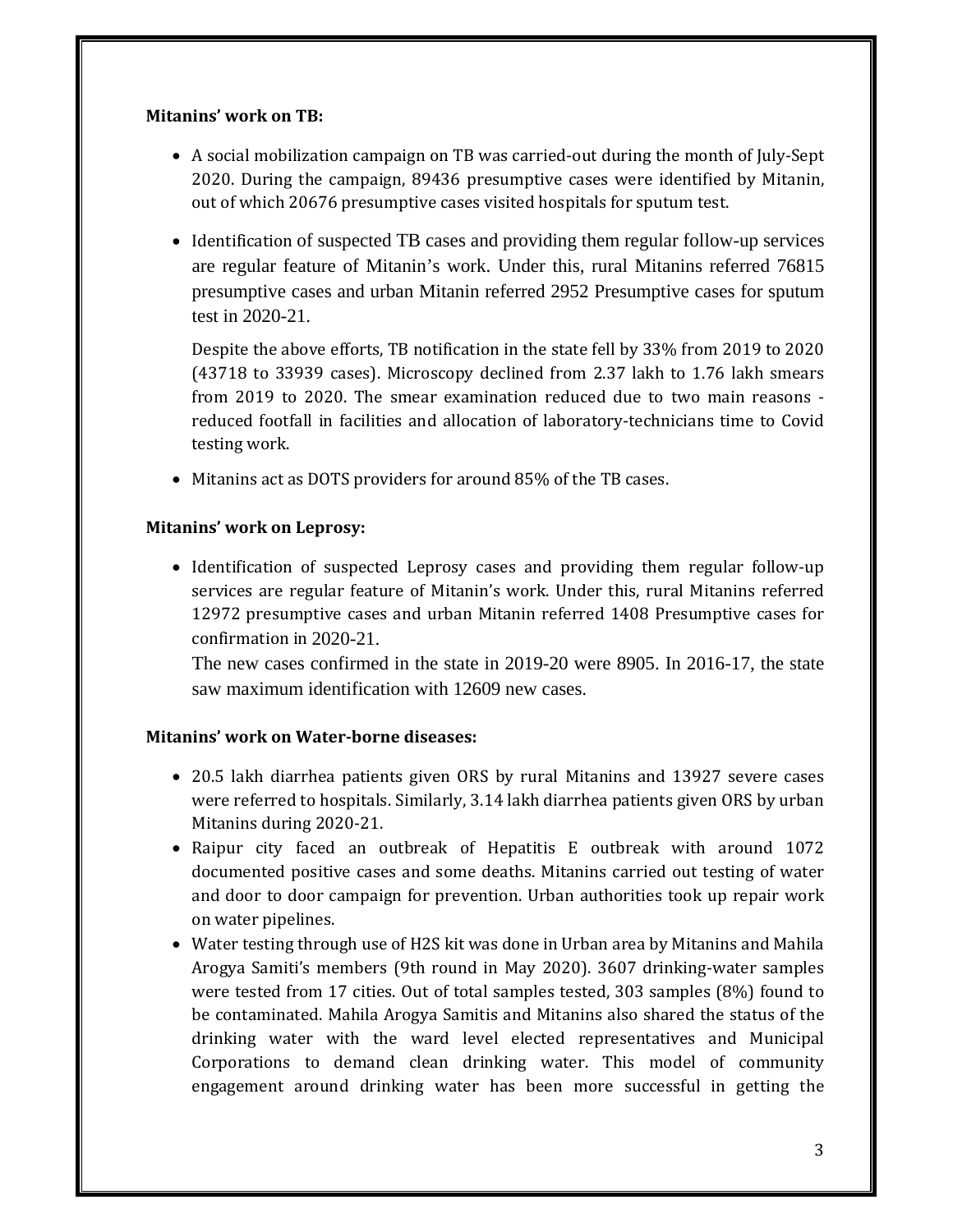problems resolved and quality improved. Similar approach can be extended to other environmental health issues like air pollution.

## **Mitanin work on Maternal Health:**

- 17.22 lakh home visits done by Rural Mitanins and 1.43 lakh by Urban Mitanins for counseling pregnant women on rest, diet and ANC check-ups during 2020-21.
- 3.39 lakh deliveries of rural women and 28708 of urban women were accompanied by Mitanin for institutional delivery.

## **Mitanin work on Family Planning:**

- Mitanins facilitated 42696 cases of IUCD insertion and 16611 sterilization cases in rural area during 2020-21. The sterilisation cases showed a decline compared to previous year as the services were closed for most part of the year due to the pandemic. Similarly, urban Mitanins facilitated 21340 cases of IUCD insertion cases during this period.
- Mitanins also distribute contraceptives. The availability of contraceptives improved this year but many gaps persisted. The Chhaya (non hormone pill) was not available adequately.
- Availability of pregnancy test kits improved from earlier situation but need further improvements.

## **Mitanin work on Newborn Care:**

- 4.36 lakh rural newborns and 44860 urban newborns (around 85% of total estimated newborns) were visited by Mitanins (designated 7 home visits for HBNC) for counseling of families and identification of illnesses during 2020-21.
- In rural areas, 55223 sick newborn were identified (around 12% of all newborn), out of which 26928 (49%) cases were treated by Mitanin with Amoxicillin and 27931 severe cases referred by Mitanins to health facilities for treatment. Out of those referred, 19126 (68%) cases were referred after giving 1st dose of Amoxicillin.

Similarly, in urban area  $6752$  sick newborn identified (around  $13\%$  of all newborn), out of which 1968 (29%) cases were treated by Mitanin with Amoxicillin and 3966 severe cases referred by Mitanins to health facilities for treatment. Out of those referred 1404 (35%) cases were referred after giving 1st dose of Amoxicillin.

• A special campaign was carried out on Kangaroo Mother Care during October 2020– February 2021. During this period, 179293 families with newborns were trained by Mitanins for Kangaroo Mother Care. The emphasis this time was on actual demonstration rather than just giving advice.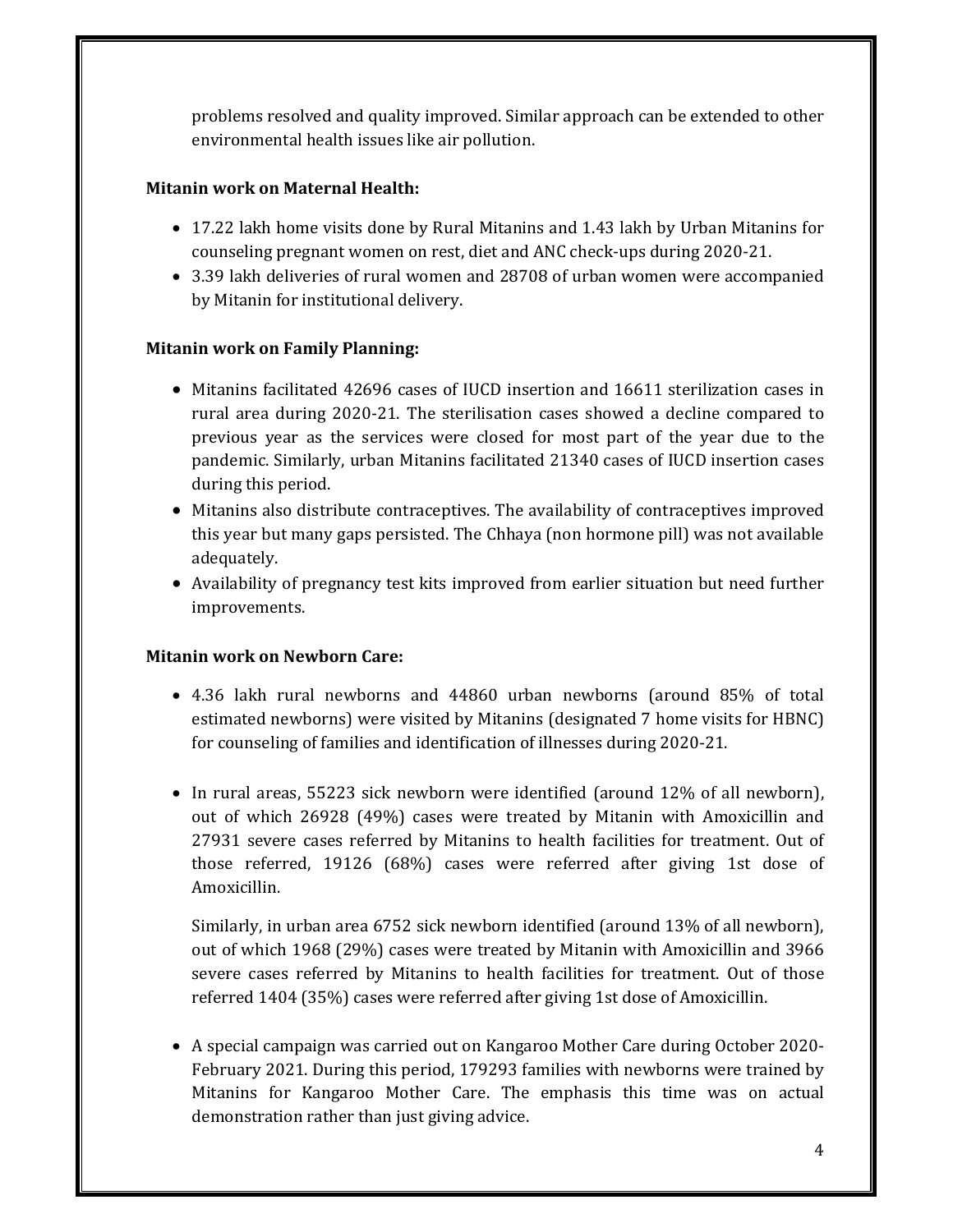#### **Mitanin work on ARI in Children:**

- 88034 Pneumonia cases (under-5 year age) identified by rural Mitanins. Out of which,  $69949$  (79%) cases treated by Mitanin with Amoxicillin and  $16787$  cases referred to health facilities for treatment. Out of those referred  $13694$  (82%) cases were referred after giving 1st dose of Amoxicillin during 2020-21.
- Under urban Mitanin programme 7128 Pneumonia cases (under-5 year age) identified by Mitanins. Out of which 3936 (55%) cases treated by Mitanin with Amoxicillin and 2316 cases referred to health facilities for treatment. Out of those referred  $1104$  (61%) cases were referred after giving 1st dose of Amoxicillin during same period.

## **Counseling on HBYC/Child Integrated Health, Nutrition and Care:**

• 89.80 lakh home visits were made by Rural Mitanins and 5.31 lakh by Urban Mitanins for children under 3 years age for counselling on nutrition, prevention, identification and treatment/referral of infection, psycho-social development in 2020‐21. 

## **Follow‐up and screening for hypertension (BP measurement by Mitanins):**

- 3711 Urban Mitanins have been trained on BP measurement skill with the objectives of a) improving community level follow-up for BP monitoring and treatment adherence and b) community level screening to help timely identification of Hypertension. Mitanins introduced to this task last year have reached around 26 cases under monthly follow-up. An average of 23 out of the 26 cases reported regular medication.
- Mitanins screened around 2.21 lakh persons (above age 30) and identified 59184 suspected cases. Around 17656 suspected cases went for a check-up to a doctor and 8199 of them got confirmed as hypertension cases during 2020-21.
- Apart from screening of new cases, each month Mitanins, as a part of follow-up action, takes BP measurement of existing BP cases and refer the high risk cases for further treatment.

This experience with urban Mitanins showed that equipping Mitanins to measure BP can be a useful and feasible strategy for addressing hypertension in urban areas. A plan is under implementation to equip 8000 rural Mitanins in this role.

## **Immunisation:**

• Mobilising for immunisation continued to be a key activity for Mitanins, even during the pandemic.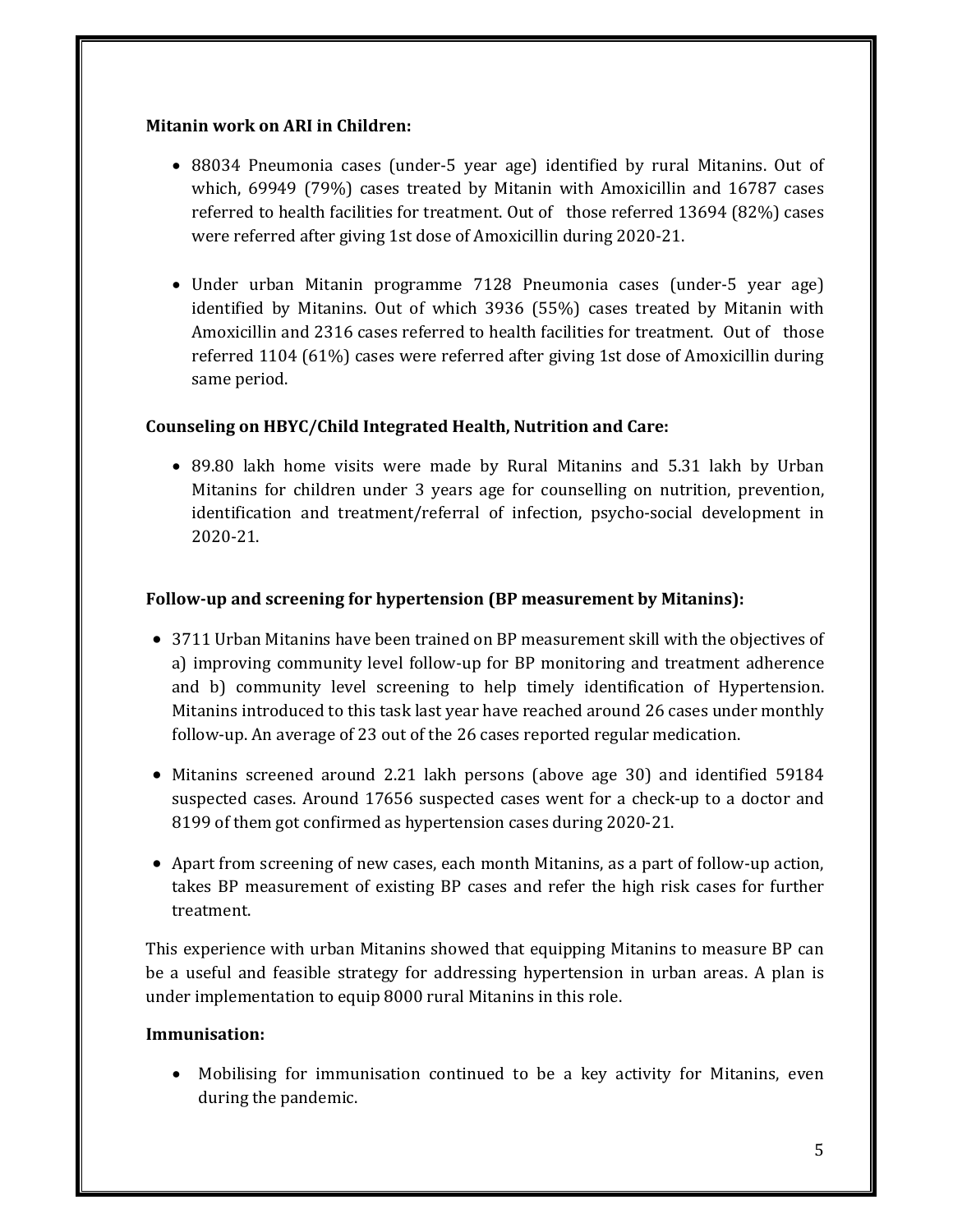**Mitanin Drug Kit Follow up and Monitoring:** SHRC monitored availability of drugs with Mitanins. 

| <b>S.N.</b>    | <b>Name of Drug</b>                    | Approved<br>quantity for<br>2020-21 | <b>Received</b><br>till March<br>2021 | $%$ of<br>drugs<br>received |
|----------------|----------------------------------------|-------------------------------------|---------------------------------------|-----------------------------|
| $\mathbf{1}$   | Paracetamol Tab 500 mg                 | 54600000                            | 38694219                              | 71%                         |
| $\overline{2}$ | Paracetamol Syrup 60ml                 | 3360000                             | 2831618                               | 84%                         |
| 3              | ORS Sachets (Large)                    | 5880000                             | 5277912                               | 90%                         |
| $\overline{4}$ | Chloroquine Tab                        | 14000000                            | 3855384                               | 28%                         |
| 5              | $ACT$ (>15 Years)                      | 400000                              | 720800                                | 180%                        |
| 6              | ACT (9-14 Years)                       | 150000                              | 255450                                | 170%                        |
| 7              | ACT (5-8 Years)                        | 100000                              | 289490                                | 289%                        |
| 8              | ACT (2-4 Years)                        | 75000                               | 170400                                | 227%                        |
| 9              | ACT (0-1 Year)                         | 50000                               | 38249                                 | 76%                         |
| 10             | <b>Bivalent R.D.Kits</b>               | 500000                              | 453089                                | 91%                         |
| 11             | Metronidazole Tablet                   | 7000000                             | 7077275                               | 101%                        |
| 12             | <b>Antacid Tablet</b>                  | 4200000                             | 4899303                               | 117%                        |
| 13             | Permethrin Lotion                      | 840000                              | 712423                                | 85%                         |
| 14             | Povidon Iodine ointment                | 700000                              | 254321                                | 36%                         |
| 15             | Amoxycillin Tab (Dispersible)<br>125mg | 7000000                             | 2805937                               | 40%                         |
| 16             | Zinc tablets                           | 7000000                             | 4159158                               | 59%                         |
| 17             | Ciprofloxacin Eye/Ear Drop             | 560000                              | 300214                                | 54%                         |
| 18             | Cotrimoxazole Tablet<br>$(400+80mg)$   | 2800000                             | $\mathbf{0}$                          | 0%                          |
| 19             | Bandage 3"x3"m                         | 419970                              | $\mathbf{0}$                          | 0%                          |
| 20             | Cotton 25 g.m.                         | 419970                              | $\boldsymbol{0}$                      | 0%                          |

Source: CGMSC website online reports

# **Wall writing of Mitanin drugs:**

A new initiative during the year was to inform the community through wall writing about the kind of drugs a Mitanin Dawapeti has and its usage. It has helped the community to know and access the drugs which are near to their door throughout the year.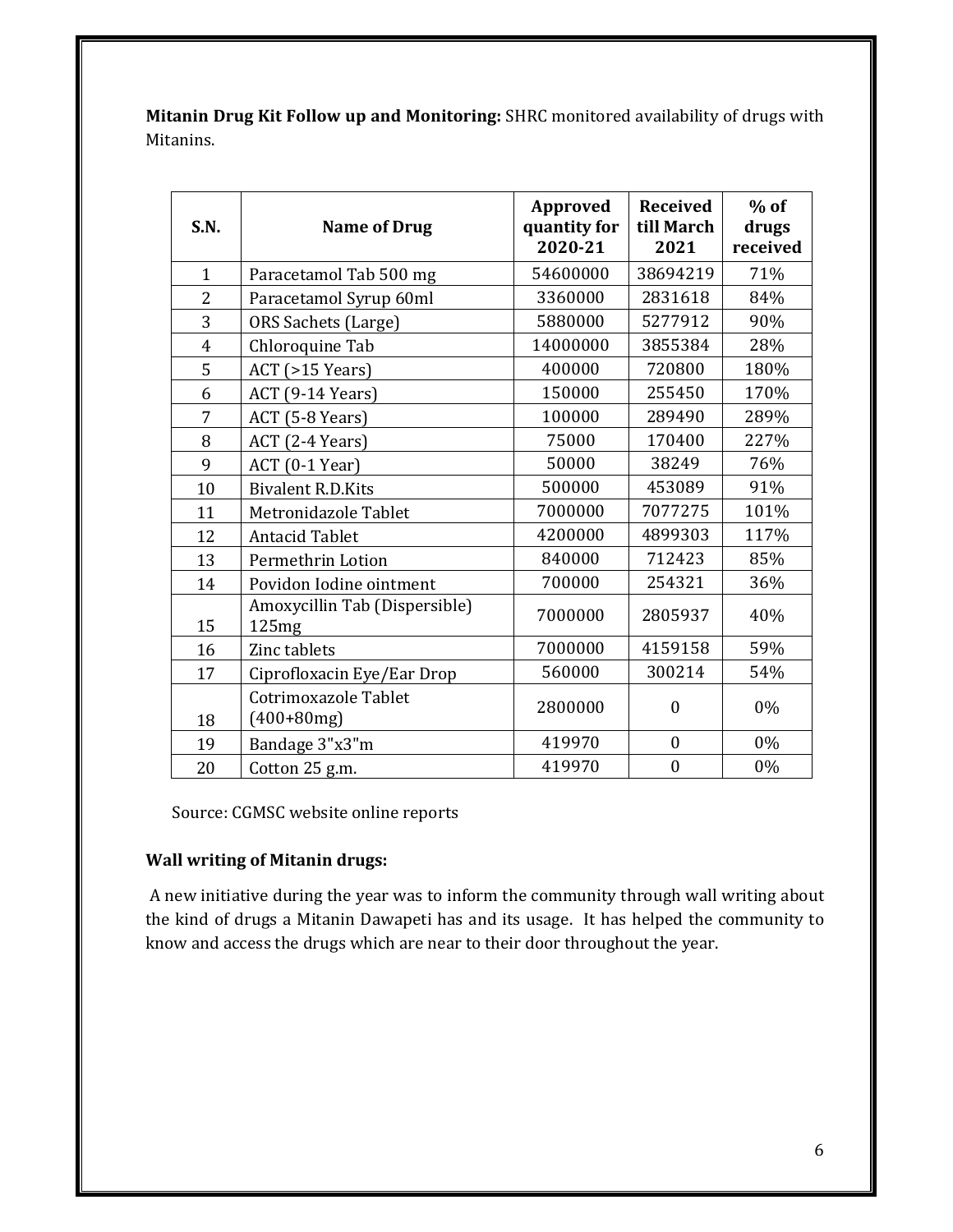# **Strengthening Community Participation**

## **Village Health Sanitation and Nutrition Committee:**

- About 18400 VHSNCs out of 19180 (96%) VHSNCs are regularly monitoring the village level services. VHSNCs are being guided to take on the spot action on the issues identified through monitoring register and discussions.
- During lockdown due to Covid-19 pandemic, many labourers had returned to their homes walking from far places. Many VHSNCs had played a very significant role in providing them food on the way to their homes and transportation facilities.

## **Wall** writing for **IEC**:

Under an innovation activity, a kind of health wall was designed which have three parts, left side part to write the names of VHSNC members, central part of the design is like a black board where time to time health messages and various important information can be written time to time, and in the right side part of the design role and responsibilities of VHSNC have been written. This kind

| subject is well being a series of                                                                                                                                                                                                                                                                                                                                                                                                                                | स्वास्टय विवाल .<br>( ग्राम स्वास्टव नामिति)<br>राजा - कृष्णरेल , पंचायत - कृष्णरेल , विकासरसंद - धरसीयाँ , 'जिल्ल - शबपुर'<br><b>Contract of List / Gallery applier</b>                                                                                                                                                                                                                                                                                                    | <b>Company as agreed about</b>                                                                                                                                                                                                                                                                                                                                                                                                                                      |
|------------------------------------------------------------------------------------------------------------------------------------------------------------------------------------------------------------------------------------------------------------------------------------------------------------------------------------------------------------------------------------------------------------------------------------------------------------------|-----------------------------------------------------------------------------------------------------------------------------------------------------------------------------------------------------------------------------------------------------------------------------------------------------------------------------------------------------------------------------------------------------------------------------------------------------------------------------|---------------------------------------------------------------------------------------------------------------------------------------------------------------------------------------------------------------------------------------------------------------------------------------------------------------------------------------------------------------------------------------------------------------------------------------------------------------------|
| <b>MAZZEL ABANK</b><br>your fluislay, findle apparent<br>during thermal and particle<br>ment - aftest you my<br><b>HERM - After Adout ing</b><br>escer-slast with a<br><b>HOFF - shed surrural</b><br>wear, also bully war<br><b>SHELL SUPPORT WAS STOLEN AND</b><br>were. admit mind aboth<br>ye vede folks 1999<br>surer, affect she share<br>were alled poser most<br><b>ROUT - alleft abid war</b><br>secure-wheelt dealy powerful<br>new bear, balla . yest | $2 + 2$ and $ \sqrt{1 + 2}$<br>end in with the count of any city.<br>the month of a car<br><b>ASTOR AND STORE STORE AND AND AND ARTICO</b><br>and want are 497 at any 110<br><b>ITALIAN DE TROPINANT</b><br><b>DOMESTIC LONG LIGHTER WITH I</b><br>matter of all so mover trems and<br>生化物 计可能确认的<br>strande ähen de även.<br>Contract States -<br>राम पोर्टल शासका अवस्था छ। कित अधिको कीर मानन परिवार है। अन्य में घटेन की अनुसार को सामाजान है जाने के लिए सह भी पटन में | a waver, awill no show a star.<br>personalized by pressure of<br>around answers? Ally Hand All<br>stead area 24- chaserer,<br>money adoor, allow auth too<br>all at you at your !<br>present after search at the art<br>. He's annuly aif a wheel sir<br>ernelly stand around Home:<br>a 289 di anarazzazione adale ai<br><b>Hill are sender arour I</b><br>. 100 at not get Jose at most i<br>they dire shed a day<br>a letter all conserving got a none wherein a |

of wall writing have been done in 2711 Gram Panchayats. There is very positive response from the community as well as government officials on this activity. Now VHSNCs of rest Villages have carried-out this activity from untied fund. This wall for health messages were largely used for COVID-19 related information sharing during pandemic.

## **Swasth Panchayat Yojana:**

Continuous supportive supervision being provided to strengthen village health planning at Panchayat level. About 17400 Villages are active in making Village health plan and its implementation. 

## **PRI members training on Health:**

About 13372 Panchayat members have been trained on health, sanitation and drinking water related topic in 2020-21.

## **PRI members training on Climate Change:**

Training module on climate change and Human health was developed to train the Panchayati Raj Institution members. A total of 21995 PRI members from 2221 Gram Panchayats have been trained in 2020-21.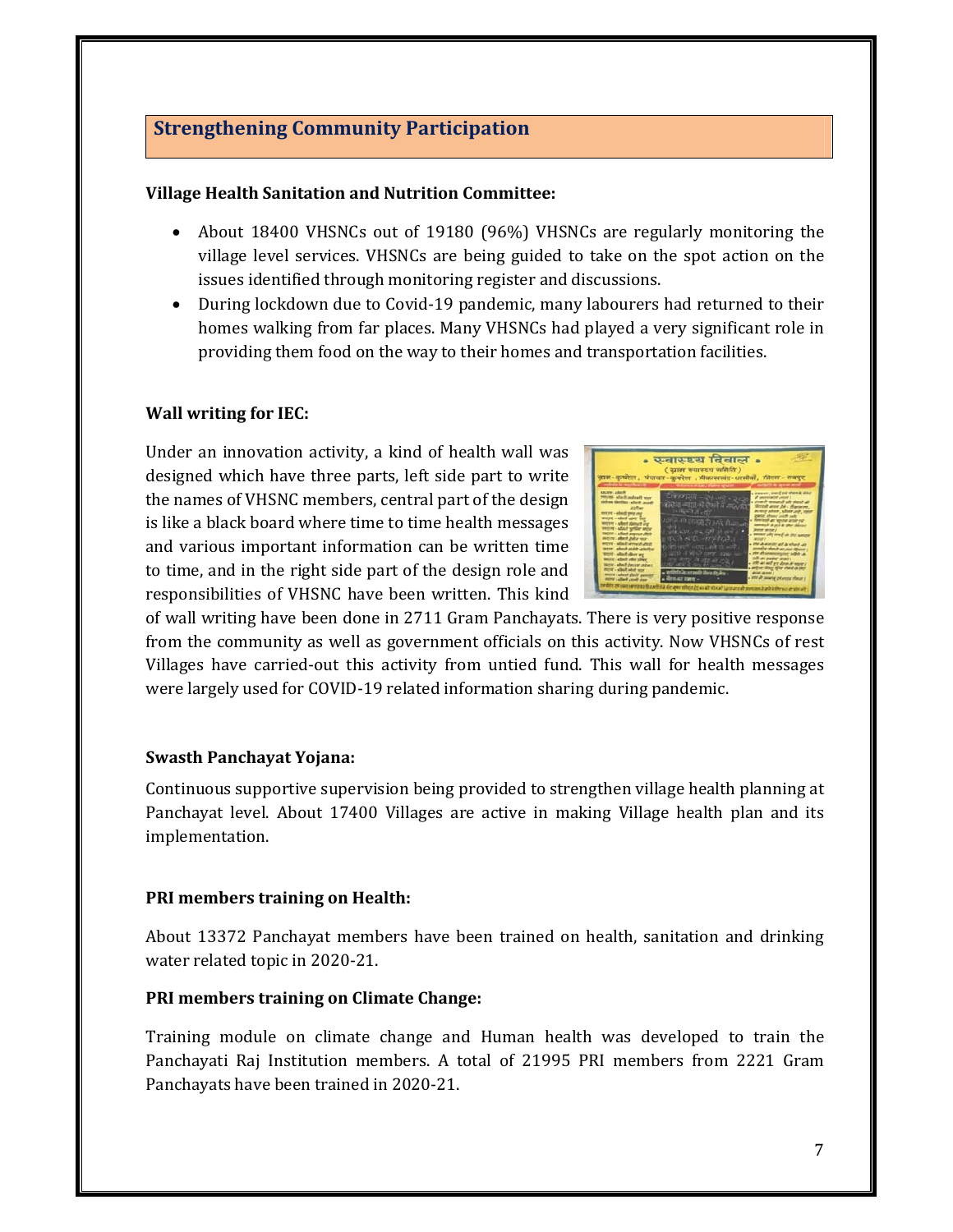## **Swasthya plus Fulwari:**

2850 Swasthya plus Fulwari centres have been approved for 23 Districts under TSP. Nine out of the 23 districts received the funds till the process got disturbed due to Covid outbreak. These centres are aimed at improving health outcomes of tribal children in poorest villages through integrated action on health, nutrition and early childhood development. 

## **Mahila Arogaya Samiti (MAS) in urban slums:**

- About 3667 MAS out of 3698 (98%) MAS are regularly monitoring community level public services. MASs are being guided to take on the spot action on the issues identified through monitoring register and discussions. During this year, MAS raised various issues relating to violence against women, drinking water, gaps in ICDS, MDM and Ration card making of poorest households.
- Apart from the regular activity, MAS members had played a very significant role during Covid-19 lockdown period. Poorest families were helped in getting ration cards and relief. Similarly, MAS members helped many poorest households, destitute and labourers coming from other states and districts in terms of providing food, ration and transportation facility.

## **Mitanin action on Sickle cell disease‐**

Identification of sickle cell cases in the community is a regular feature of urban Mitanin programme. Identification of suspected cases was done by asking about history of blood transfusions. During the year, 17680 suspected cases were identified and referred to health facilities for test. 9989 cases visited hospitals for electrophoresis test and 2249 cases were found to be SS, who are presently under treatment.

## **Action on Dengue:**

Under Dengue prevention campaign Mitanins and MAS visited 4.40 lakh households to make people sensitize on dengue. Identified 1.02 lakh households with stagnant water out of which 7486 households found with Larvae. During this process, Mitanins identified 39623 fever cases and referred to the health facilities for further diagnosis and treatment.

During this campaign, Mitanins and MAS put a check list in the wall of each household to remind them of doing certain activities like weekly emptying of items that hold water such as buckets, tires, flowerpots, toys, etc. So, Mitanin and MAS had put checklist in 4.40 lakh households in urban slums and about 3.16 lakh households regularly filled-up for 4 weeks.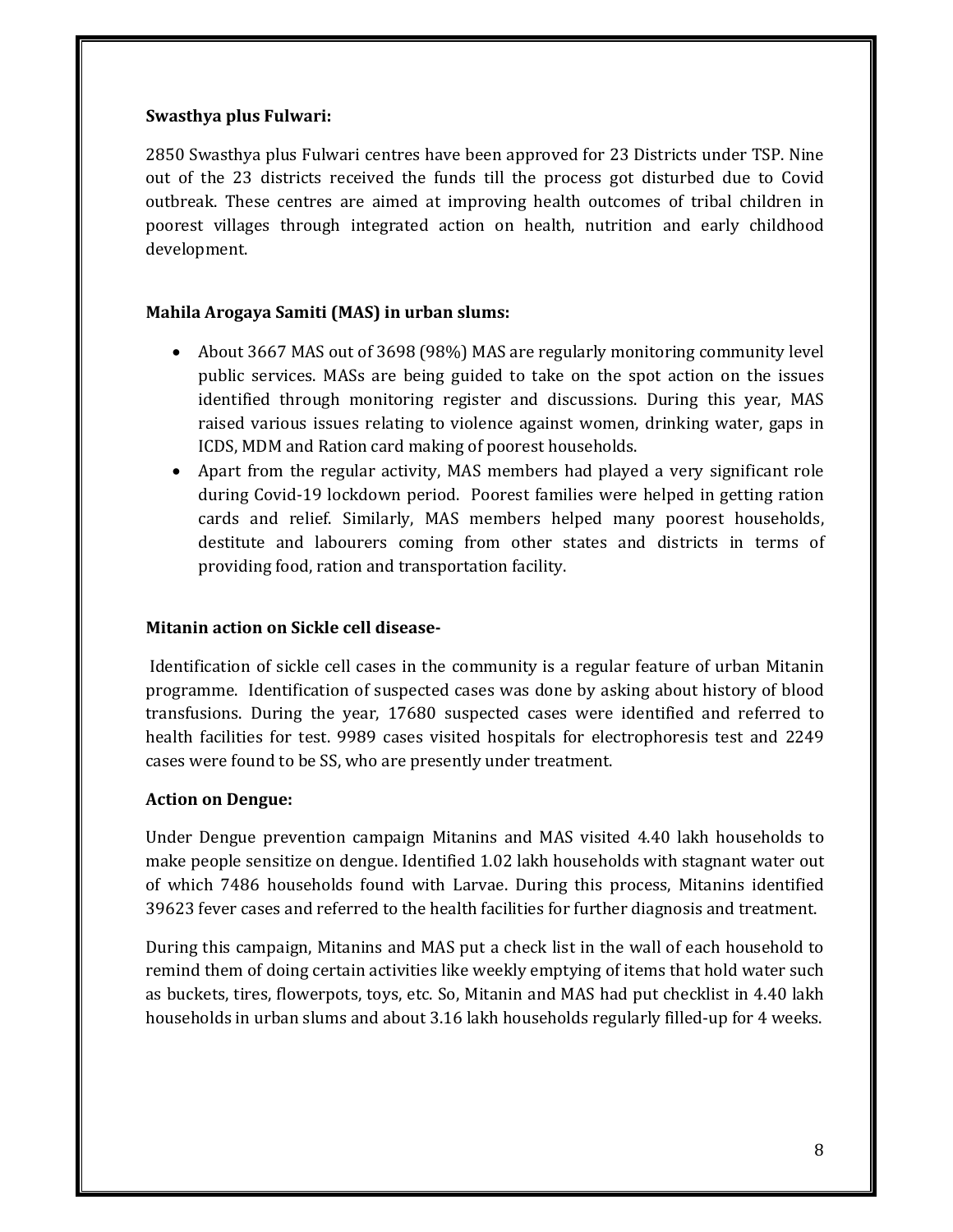## **Rashtriya Kishor Swasthya Karyakram (Baal Swasthya Sahyogi)‐**

Adolescent health has been one of the relatively neglected aspects of work in Chhattisgarh. A new addition to the Mitanin programme during last year was through Rashtriya Kishor Swasthya Karyakram (Baal Swasthya Sahyogi initiative). Whole year schools remained closed due to lockdown situation in 2020-21, so no training or meeting of the peer educators could be done. But it is mention that, so-far 101431 students from 19846 schools have been selected as Baal Swasthya Sahyogi and first round training of 83507 Baal Swasthya Sahyogi has been completed. During first round of training, students were taught on the importance of the Baal Swasthya Sahyogi programme, what is good health, how a better society can be formed, adverse effect of tobacco and causes and prevention of road accidents.

**Adolescent health campaign:** Adolescent health campaign was carried-out during November2020 to March 2021. Major activities under this campaign were to organize meeting with adolescents and their mothers to discuss on various aspects of adolescent health and discuss with school authorities to provide toilet facility to girls students. During this period, 231223 meeting were organized where 1425757 adolescents and 877729 Mothers participated and 9295 street play were organized to sensitize the community on adolescent's health.

## **Mitanin Patient Help Desks in Hospitals:**

210 help desks are functional in hospitals (CHC or above levels). Their role became even more important during the pandemic as they helped the patients to access care despite the risk of Covid infection. Under supplementary RoP 2020-21, another 20 help desks for MCH wing has been approved by NHM, where selection of Helpdesk Facilitators are under process. 

| S.N.  | <b>Type of Institution</b> | <b>No. of Institution</b> | No. of Helpdesk |
|-------|----------------------------|---------------------------|-----------------|
|       | <b>Medical College</b>     |                           | 15              |
|       | District Hospital          | 24                        | 50              |
| 3     | <b>MCH Wing</b>            | 20                        | 20              |
|       | Civil Hospital             |                           |                 |
|       | <b>CHC</b>                 | 137                       | 137             |
|       | <b>PHC</b>                 |                           |                 |
| Total |                            | 194                       | 230             |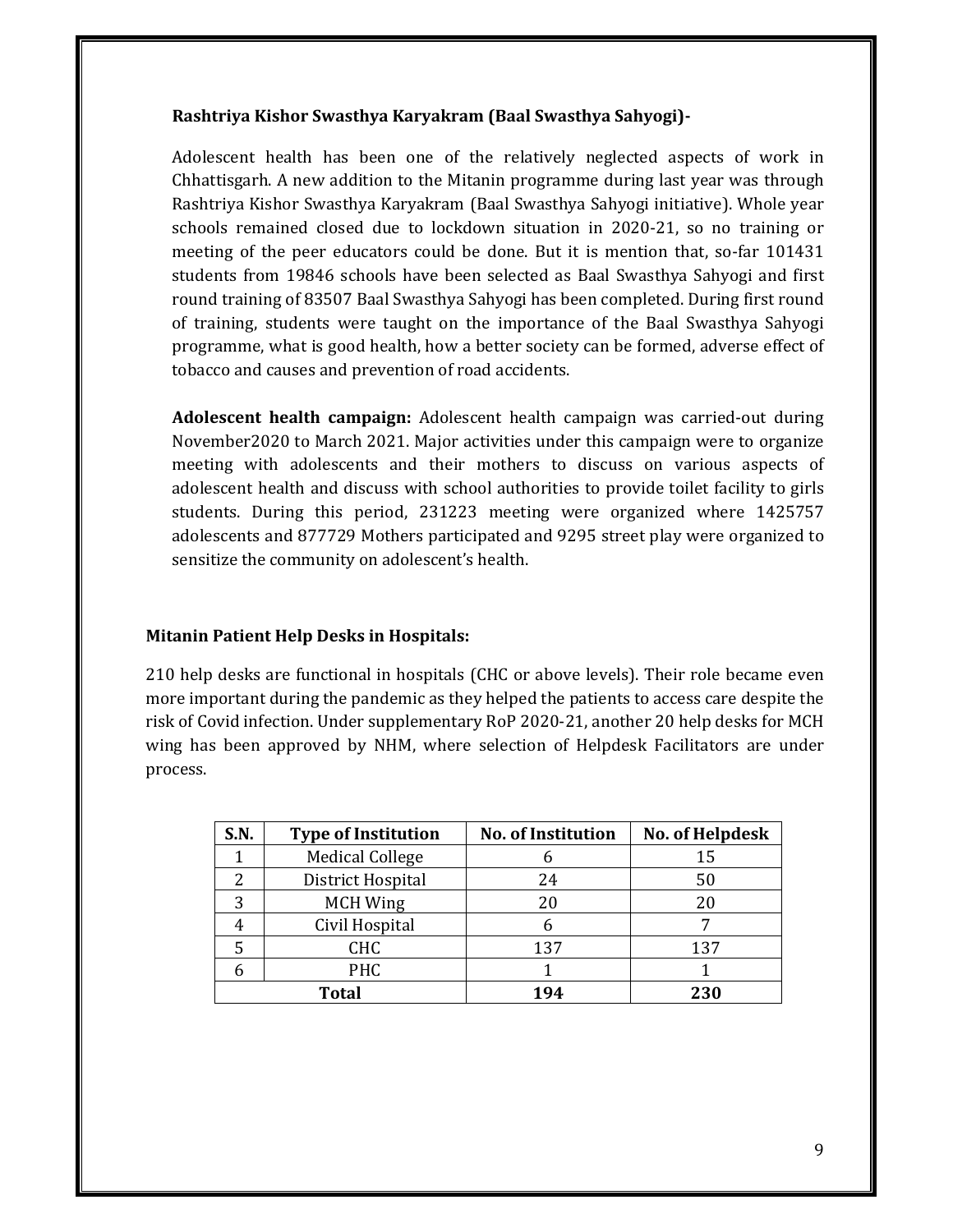# **Training and Capacity Building**

## **Training of Rural Mitanins:**

**Annual training** Annual training of 48239 Mitanins against target of 68277 Mitanins  $(71%)$  has been done during 2020-21. This year training was hampered due to covid-19 lockdown situation. The main topics included for this year training are-

- Identification of high risk pregnant women and newborn
- Home Based care for Young Children
- Adolescent health
- TB, Leprosy
- BP, stroke, diabetes
- Sickle cell anemia
- $\bullet$  Covid-19
- Nutrition security programmes

**Induction training** Induction training of newly selected Mitanins in small town (Nagariya nikay) and rural area was planned for the year. Accordingly, training of 1566 Mitanins against target of 2000 Mitanins  $(78%)$  has been done during 2020-21. This year training was hampered due to covid-19 lockdown situation.

**Supportive supervision training** Supportive supervision training of 35 District Coordinators, 292 Block Coordinators and 3242 Mitanin Trainers (99%) have been Completed. This year more focus has been given on quality of field visit, proper facilitations of review and planning meetings, how systematically to make an Advance Tour Plan, etc.

## **Training of Urban Mitanin:**

**Annual training** 10<sup>th</sup> round Annual training of 3594 Mitanins against target of 3771 Mitanins  $(95%)$  has been done during 2020-21. The main topics included for this year training are-

- Identification of high risk pregnant women and newborn
- Home Based care for Young Children, Adolescent health
- TB, Dengue, Hepatitis E
- BP, Stroke, Diabetes
- Sickle cell anemia
- Corona virus, Swain flu H1N1
- Mental Health
- Use of Ciprofloxacin Eye/ Ear drop, Providon Iodine and Permethrine lotion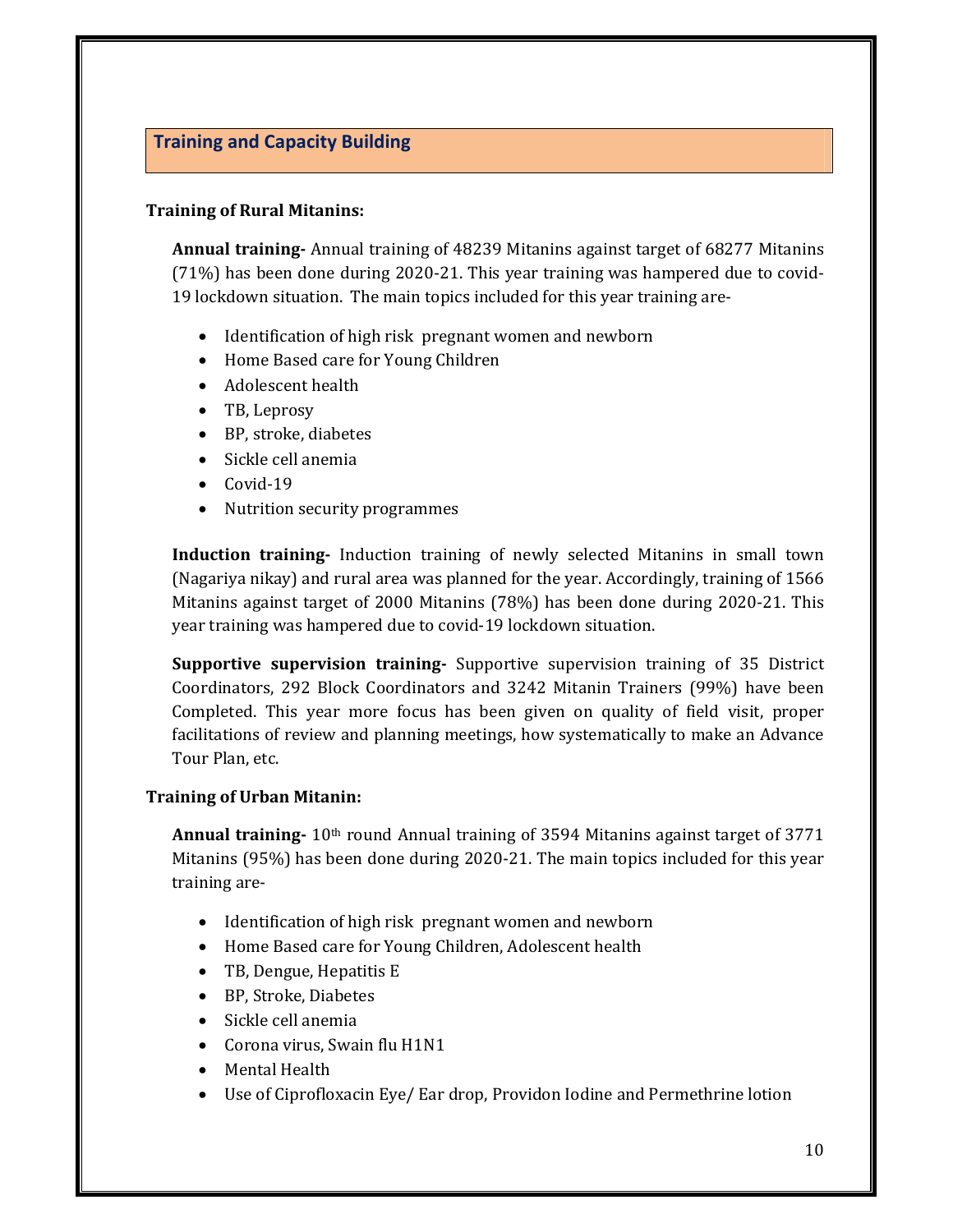**Supportive supervision training** Supportive supervision training of 3 City Coordinators, 25 Area Coordinators and 202 Mitanin Trainers have been Completed. This year more focus has been given on quality of field visit, proper facilitations of review and planning meetings, how systematically to make an Advance Tour Plan, etc.

## **HWC‐ NCD training of Mitanins:**

- NCD training of 15164 Mitanins against target of 15600 Mitanins (97%) has been done during 2020‐21.
- 21.14 lakh CBAC forms have been filled-up by Mitanins in 2020-21.

## **Training of MAS (Mahila Arogya Samiti):**

• Under 6th round of MAS training, 24687 members from 3691 MASs have been trained on Dengue, Hepatitis E, Covid-19, anti-tobacco, air pollution, gender and food security schemes. 

## **Mitanin Career Development:**

• New recruitment rules have been updated by the health department. They have given 5% reservation to Mitanins in ANM and Staff Nurse regular posts. This can help around 200-300 of the 700 jobless ANM/GNM trained Mitanins to get recruited.

## **Communication Activities:**

## **In‐house video production:**

- With technical support of NGO called Digital Green, SHRC has built in-house capacity to produce good quality videos. Mitanin Trainers and Block Coordinators have learnt video-photography and SHRC staff have learnt editing.
- 22 films produced so-far on topics like Diarrhea, Malaria, Pneumonia, Family visits (care during pregnancy, care of newborn, care of 6-9 month and 9 month to 3 year children) IFA for pregnant women, Complementary feeding, Keeping babies warm, Family planning, BP measurement, ill effect tobacco, abortion and Food security.

**Mitanin Paati:** During this year, 14th and 15<sup>th</sup> edition for rural Mitanins and 7<sup>th</sup> and 8th edition for urban Mitanins newsletter have been published.

## **NIOS Certification:**

SHRC has been accredited by NIOS as AVI for ASHA certification in Chhattisgarh. 20 state trainers and 361 ASHAs have been certified so far. Results of 197 ASHAs are awaited. One batch was done in 2020-21.